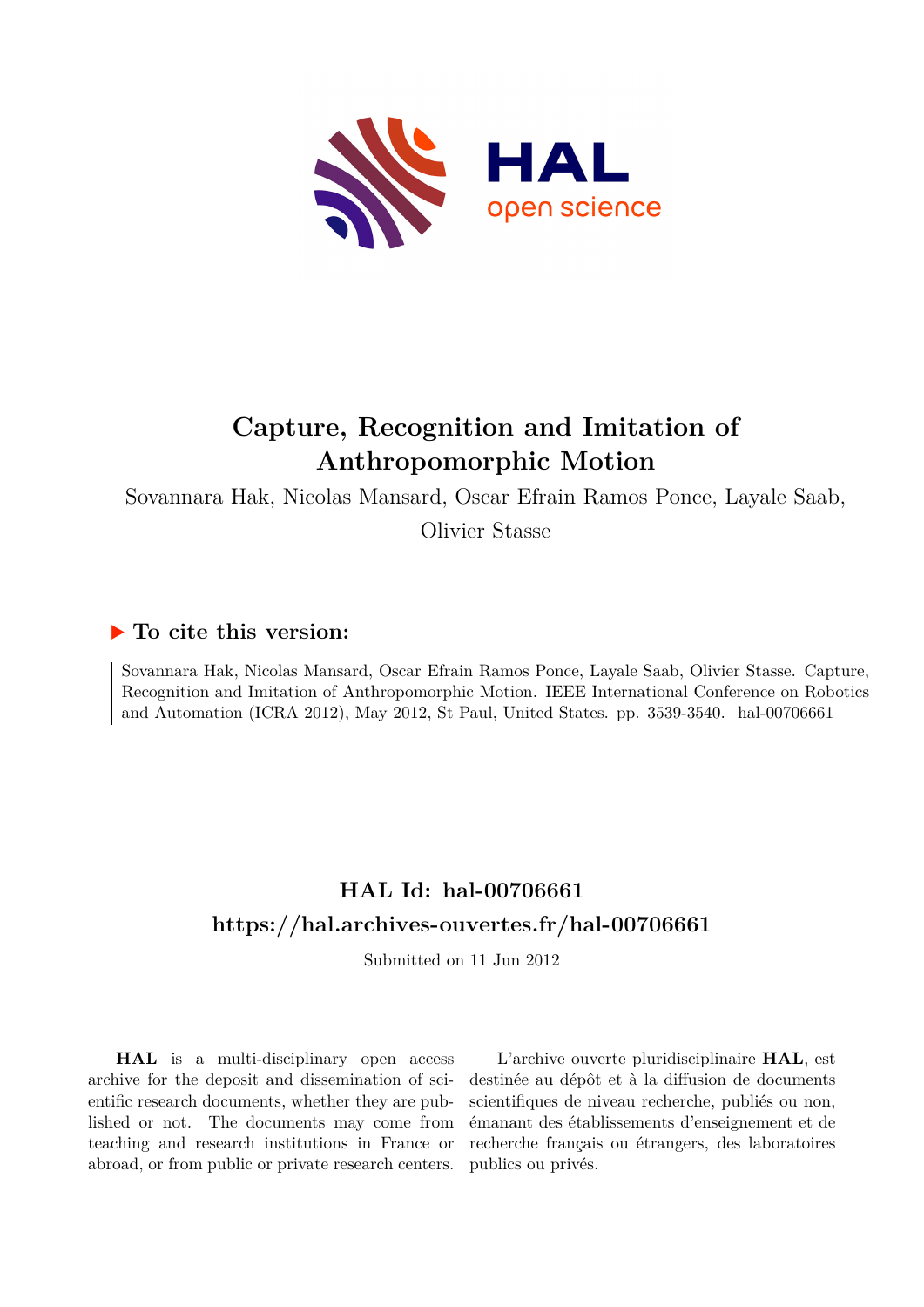### **Capture, recognition and imitation of anthropomorphic motion**

Sovannara Hak, Nicolas Mansard, Oscar Ramos, Layale Saab and Olivier Stasse

#### I. INTRODUCTION

We present an overview of our current research works in generation, recognition and editing of anthropomorphic motion using a unified framework: the stack of tasks [1]. It is based on the task function formalism classically used for motion generation [2]. A task function maps the joint space of a robot to a dedicated space which is usually linked to the sensors of the robot: the task space. The task spaces are suitable to perform motion analysis and task recognition because the tasks are described in those spaces [3]. The generation is originally based on inverse kinematics but can be generalized to produce full-dynamic motions [4]. The tasks are defined by a tasks space, a reference behavior and a task Jacobian. The reference behaviors are originated from human trajectories. Specific tasks are then integrated to retarget and to edit the reference motion in order to respect the dynamic constraints, the limits of the robot and the general aspect [5]. In the next section, we quickly introduce the stack of tasks framework. Then we present our methods to perform task recognition, dynamic retargeting and editing based on that framework.

#### II. STACK OF TASKS

The task-function approach [2] consists in designing the motion to be performed as a control law in a subspace of small dimension, and then back-projecting this control law to the state space of the robot. A task is defined by the triple  $(e, e^*, G)$ , where e belongs to the task space,  $e^*$  is the reference behavior in the tangent space to the task space at e, and G is the differential mapping between the task space and the control space of the robot. The interest of defining the robot motion inside a task space rather than directly at the joint level is double: first, the task space is chosen such that the control law can be easily designed (typically, in visual servoing the task space is the space of measurable visual features), making the link between sensor feedback and control direct [6]; second, the interference between two task spaces can be easily prevented and then concurrent simultaneous objectives can be decoupled, using a projection operator. Based on the redundancy of the system, this approach can be extended to consider a hierarchical set of tasks [7]. Complex motion can then be constructed from simple tasks seen as atomic bricks of motion. We define a



Fig. 1. The final positions of two similar looking movements. Their purposes are different: in the left picture, the robot has to grab one ball, whereas in the right picture, the robot has to grab two balls.

generic task function formulation [4] that can be applied in both inverse kinematics and inverse dynamics. A complete implementation of this approach is developed in [1] under the name *Stack of Tasks*. The structure enables to easily add or remove a task. The stack of tasks can be generalized to generate dynamic motions.

#### III. TASK RECOGNITION

Several approaches for the representation of an action and its recognition are studied in computer vision, robotics and artificial intelligence [8]. The action recognition and motion analysis is widely handled using statistic tools [9]. The recognition problem is formulated as a classification problem using a Bayesian classifier [10], [11]. Generally, for those statistic based method, the main assumption is that the recognition is performed on a temporal sequence of action. The motion recognition is then divided in two steps, motion segmentation and motion classification [12], [13]. The analysis of the motion has to be performed in a suitable space to be efficient. These spaces can be chosen arbitrary [12], automatically selected [14] or learned [15].

We rely on the task spaces defined using the task function formalism to perform the motion analysis. Assuming that the analyzed motion has been generated by a stack of tasks involving tasks belonging to a known tasks pool, the recognition problem is handled by applying a reverse engineering of the motion. in order to reconstruct the original stack of tasks. The joint trajectory to analyze is projected in a given set of known task spaces. The projected trajectories are compared with theoretical behaviors to decide which tasks are active. Our method is able to recognize tasks executed in parallel and can handle tasks coupling using task spaces and nullspace projectors. Similar looking motion can then be disambiguated. For example, Fig. 1 illustrates the final positions of two different movements played by the HRP-2 robot. Although they look similar, the purpose of the movements are different. In the first movement, the robot has to grab one ball with its right hand. This task modifies the balance of the robot which consequently moves its left

LAAS-CNRS (Laboratoire d'Analyse et d'Architecture des Systèmes), 7 av col Roche, F-31077 Toulouse, France, Université de Toulouse; UPS, INSA, INP, ISAE: sovannara.hak@laas.fr, nicolas.mansard@laas.fr, oscar.ramos@laas.fr, layale.saab@laas.fr, olivier.stasse@laas.fr. This work was supported by the R-Blink Project, Contract ANR-08JCJC-0075-01.